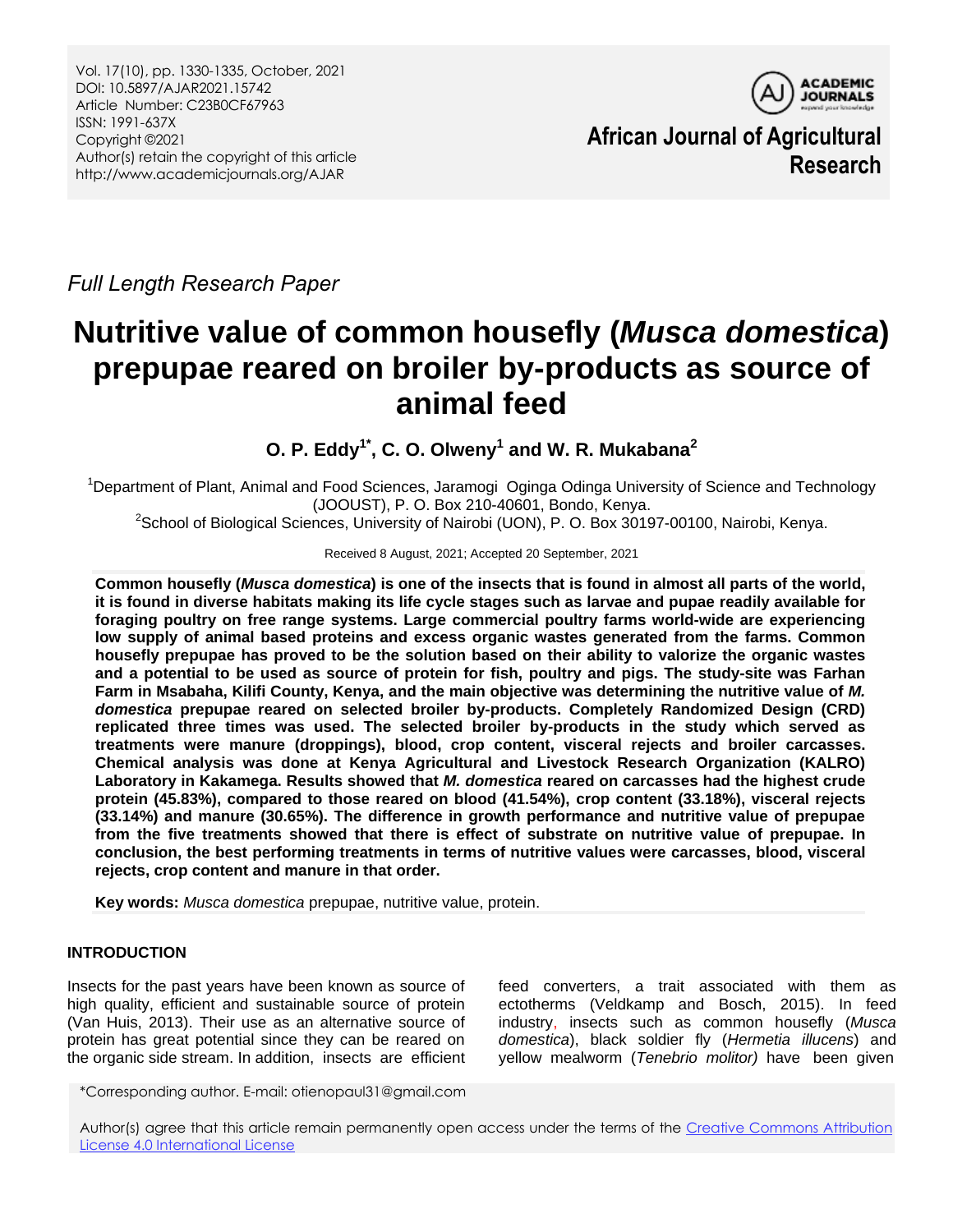much attention due to their ability to valorize organic wastes as they convert them to protein (Anankware et al., 2015).

Common housefly (*M. domestica*) are predominatant all over the world, their ability to live in diverse habitats has made some of its life cycle stages such as larvae and pupae to be readily available for foraging poultry on free range systems (Hu et al., 2017). In large commercial livestock farms rearing broiler, layers, dairy animals and pigs, farmers often experience challenges of disposing agricultural wastes (agro-by products) such as manure, blood, offal, dead animals and feed waste (van Zanten et al., 2015). Research has been conducted on the use of common housefly larvae and pupae in bioconversion of organic wastes for formulating feed in poultry, pigs and farmed fish (Pretorius, 2011).

Studies on use of common housefly larvae as feedstuff has been done on broiler and pig production (Veldkamp and Bosch, 2015). Results proved that *M. domestica* larvae meal has essential amino acid pattern comparable to fish meal (Pieterse and Pretorius, 2014). However, (Obeng et al., 2015) observed that the development and various life-history traits of common housefly are highly dependent on the growing substrates used. Therefore, this study focused on determining the nutritive value *M. domestica* prepupae reared on broiler by-products as source of animal feed.

### **MATERIALS AND METHODS**

### **Experimental set-up**

This study was conducted at Farhan Broiler Farm in Msabaha, Kilificounty at the coastal Kenya which lies between 3° 30' 2" S and 40° 1' 29" E. Msabaha has an average annual temperature of 26.3°C and an average rainfall of 1094 mm per annum (Maina et al., 2015). Adult houseflies were trapped using four improvised plastic flytraps where fermented broiler starter crumbs were used as the bait, similar to the method adopted by Kleiding and WHO (1986), the attracted flies were used to establish breeding colonies. Six improvised, plastic, fly cages measuring  $(100 \times 100 \times 100 \text{ cm})$ were used to house adult flies. Approximately 1000 houseflies were kept in each cage for a period of 3 weeks for each breeding cycle. After this period, cages were cleaned and disinfected for fresh young breeders. Water in cages was provided using containers that had protruding cotton wicks as drinking sites. A mixture of powdered milk and granulated sugar (1:1 ratio) was provided *ad libitum* in open containers as food for the flies. Cages were located in a room with a photoperiod of 12 h light and 12 h darkness, temperature of  $25 \pm 2^{\circ}$ C, and ambient humidity (40-60%). From approximately 5 days after emergence, flies were provided with oviposition substrate in the form of 100 g of wetted broiler starter crumbs in a 100 mm petri dish. Flies were allowed to oviposit for a 4-hour period every two days over 3 weeks. Eggs were separated using a modified suspension method. In brief, egg masses were transferred to a 0.8 Mole sucrose solution, agitated and buoyant eggs were collected from the top layer. Eggs were then washed in water three times to remove any impurities and sucrose. The eggs were finally rinsed using a 75 μm stainless steel filter and briefly air dried. Eggs were suspended in water (5 mg eggs/ml, approximately 75 eggs) to facilitate distribution immediately before use (Pretorius, 2011).

## **Treatments**

Five different substrates were tested for their effects on nutritive value of *M. domestica* prepupae; broiler manure, broiler crop content, broiler intestinal rejects, dead broiler and broiler blood. The broiler breed used in the study was Hubbard Efficiency plus, supplied by Supreme Chicks Company in Kenya to Farhan Farm. The manure(droppings) was taken from broiler shades that had been used for thirty five days and above, crop content was taken from broilers which were feeding on finisher pellets and were thirty five days and above, visceral rejects were taken from birds which were thirty five days and above, it mainly consisted of bursa, kidney, lungs and fats, dead bird are broiler that died from day thirty five and above and broiler blood which was collected from the broilers above thirty five days at the farm slaughter house. Water was added to crop content and dead broiler at the rate of 20 ml/100 g and manure at the rate of 80 ml/100 g to attain a moist condition for the eggs and the larvae to develop into quality prepupae. For blood and visceral rejects, water was not added since the moisture content was sufficient.

### **Prepupae rearing**

About 500 of 3- to 6-h-old eggs were placed in triplicate onto 2000 g fresh material of each substrate in plastic buckets. The buckets (10 L) were screened with fine-mesh cotton gauze and covered with a lid provided with three ventilation holes. The buckets were placed in a containment structure with standard height and width to ensure uniform temperature. The larvae were subjected to feeding regime of 2000 g, until they reached the prepupal stage. All prepupae per each treatment were harvested on the same day; prepupae for crop content were harvested on the  $7<sup>th</sup>$  day, for blood were harvested on the  $5<sup>th</sup>$  day, for manure were harvested on the 15<sup>th</sup> day, for visceral rejects were harvested on the  $6<sup>th</sup>$  day and finally for carcasses were harvested on the 9<sup>th</sup> day. The variation of the prepupae harvesting days was associated with difference in the molting time observed from the five treatments as per the pilot experiment conducted to determine the effect of broiler by-products on the molting time of *M. domestica* prepupae.

### **Harvesting of prepupae**

Harvesting of prepupae was done by filling the buckets with water half-way, then stirred with a rod in a clock-wise direction continuously to develop centrifugal force, all the prepupae that floated were collected and the remaining few were collected manually by use of forceps after draining water. The collected prepupae were washed with tap water and frozen at (−20°C) overnight. Then, they were vacuum packed and stored at (−20°C) until all chemical analysis were performed at KALRO Kakamega Laboratory.

### **Proximate analysis**

The nutritional contents of prepupae were analyzed in triplicate. The moisture content was determined by drying the defrozen samples in an oven at (100 –105°C) to constant weight. Total lipids were determined by continuous extraction in a Soxhlet apparatus for 8 hours using hexane as solvent. The crude protein contents were evaluated through nitrogen determination by the Kjeldahl method and conversion to proteins by multiplying the quantity of nitrogen by the coefficient 6.25 (Horwitz, 2010). Crude fibres by sequential hot digestion of the defatted sample with diluted acid and alkaline solutions (Horwitz, 2010).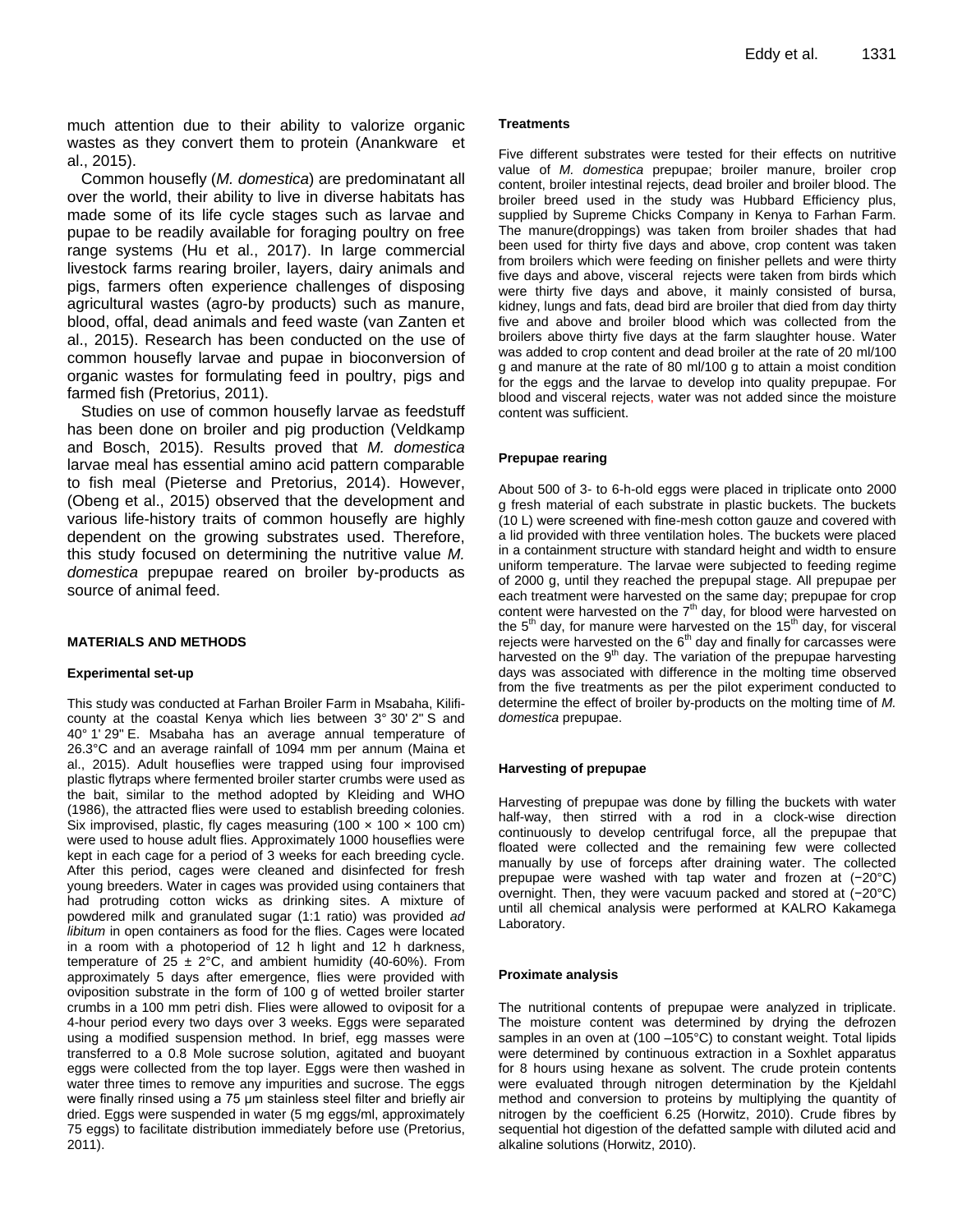#### **Minerals analyses**

The samples were properly mixed and homogenized before weighing 1 g into a crucible (Foss- Borosilicate 3.3, Por. 2). Thereafter, the samples were dried in an air forced oven (MRC-Scientific instruments, Model PF120, Serial Number 21-302357) for 1 hour at 105°C. The samples in the crucible were then taken to a pre-heated muffle furnace (Barnstead Thermolyne-type 48000 furnace, Model No. F48010) and heated at 550°C for 3 h until all the organic materials were ashed. The residues were visually viewed to ensure they are free from carbonaceous particles. The crucibles were cooled in a desiccator, the ash was transferred into a 250 ml volumetric flask and 1 ml of nitric acid  $(HNO<sub>3</sub>)$  was added to dissolve it. The volume was then made up to 250 ml mark using distilled water. The ash solution was then filtered using filter papers (F1001 grade, size 125 mm).

For phosphorus determination, the Ultra-Violet (UV) visible spectrophotometer (Model UV mini-1240 Shimadzu) was preheated for 1 h prior to sample analysis. The wavelength was set at 400 nm and the absorbance was adjusted to 0 with 0 µg/ml standard. Thereafter, the test samples and the standards were run under the same conditions. The concentration of phosphorous in the samples was determined in mg/100 g against 5 standard solutions. For determination of potassium, flame photometer (Model 420) was adjusted to 0 absorbance with 0 ppm standard and the test samples were run along with standards under the same conditions. The concentration of potassium in the samples was determined in mg/100 g against 5 standard solutions. In the case of iron concentration, Shimadzu, Atomic Absorption Spectrophotometer (Model, AA-6200) was set to warm up for 10 minutes with flame and source lamp lit prior to sample analysis. The wavelength was set at 248 nm and the lamp current at 10 mA for iron. The absorbance was adjusted to 0 with 0  $\mu$ g/ml standard.

Thereafter, the test samples and the standards were run under the same conditions. The concentrations of iron in the samples were determined in mg/100 g against 5 standard solutions. For calcium and magnesium determination, Shimadzu, Atomic Absorption Spectrophotometer (Model, AA-6200) was allowed to warm up for 10 minutes with flame and source lamp lit prior to sample analysis. The wavelength was set at 422 nm and the lamp current at 10 mA for Calcium determination and 285 nm and 10 mA lamp current for Magnesium respectively. The absorbance was adjusted to 0 with 0 µg/ml standard. Thereafter, the test samples and the standards were run under the same conditions. The concentrations of Calcium and Magnesium in the samples were determined in mg/100 g against 5 standard solutions.

### **Statistical analysis**

All data were analyzed using R Software version 3.5.3. One-way ANOVA was used to analyze the effects of broiler by-products used as substrates on nutritive value of *M. domestica* prepupae. Shapiro-Wilk test and Bartlett's test were used to check for normality of data and homogeneity of variance respectively. Since significant difference in the nutritive value of the prepupae reared on the five selected broiler by-products was expected, a post-hoc test was done using Least Significant Difference (LSD) to identify the treatments which had significant different values in their performance.

## **RESULTS**

In this study, the nutritive values were analyzed in two sets as proximate and mineral analysis. The analysis was done in KALRO Kakamega, at the Animal Feed Laboratory from August to September 2020. For proximate analysis the focus was on prepupae dry matter, moisture content, crude fibre, crude fat and crude protein. The minerals analyzed in the study were; phosphorus, calcium, potassium, magnesium and Iron. The laboratory findings were recorded in Table 1. On the seventh column are the p-values that denote the probability of the null hypothesis; all the selected broiler substrates had the same proximate and mineral analysis result. Table 1 summarizes the proximate and mineral analysis of *M. domestica* prepupae reared on selected broiler by-products.

## **Proximate analysis**

There was significant difference in the dry matter content of *M. domestica* prepupae whereby prepupae reared on visceral rejects had the highest dry matter content (26.50%) while prepupae reared on manure had the lowest dry matter of (14.25%), on the same note prepupae reared on manure had the highest moisture content (85.75%) while prepupae reared on visceral rejects had the lowest moisture content (73.50%) as captured in Table 1. There was a significant difference in crude fibre content of the prepupae whereby prepupae reared on blood had the highest crude fibre (44.50%) while prepupae reared on manure had the lowest (17.00%) which had no significant difference with prepupae reared on visceral rejects (20.00%) and crop content (18.50%). There were no significant differences in the crude fat content of *M. domestica* prepupae reared on all the five broiler-by products with the following averages of prepupae fat detected; blood (17.00%), crop content (19.75%), carcasses (23.33%), visceral rejects (24.30%) and manure (12.00%). There was significant difference in the crude protein content of *M. domestica*  prepupae whereby prepupae reared on carcasses had the highest crude protein (45.83%) while prepupae reared on manure had the lowest crude protein (30.65%).

## **Mineral analysis**

The minerals that were tested in this study were phosphorus, calcium, potassium, magnesium and iron. From Table 1 there was significant difference in the mineral composition of *M. domestica* prepupae reared on different broiler by-products. Prepupae reared on broiler visceral rejects had the highest concentration of phosphorus (211.7 mg) while prepupae reared on broiler carcasses had the lowest concentration of phosphorus (88.3 mg). There was significant difference in calcium concentration of *M. domestica* prepupae whereby prepupae reared on visceral rejects had the highest concentration of calcium (2.71 mg) while prepupae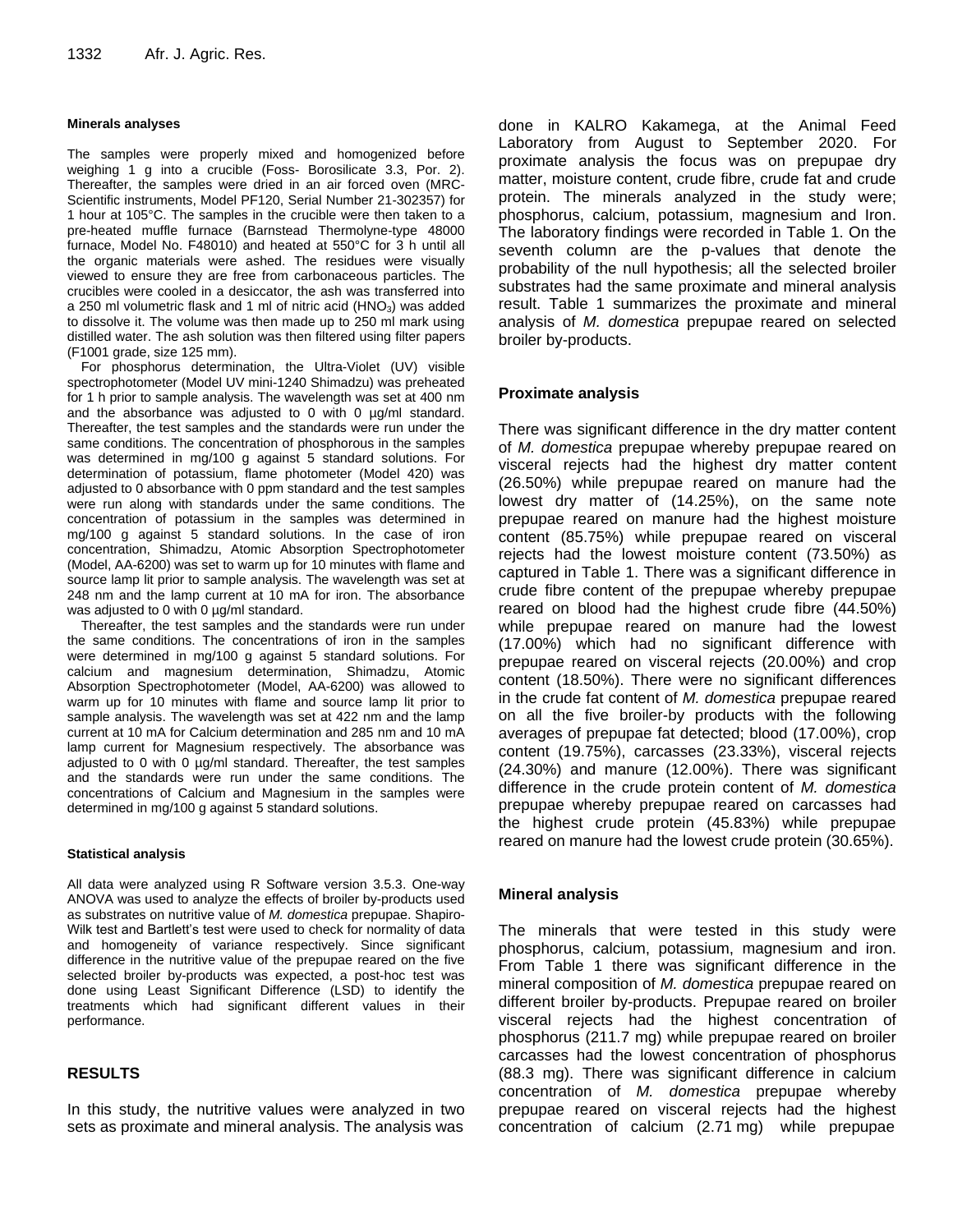| <b>Parameter</b>     | <b>Blood</b>                  | <b>Crop content</b>                  | <b>Carcasses</b>              | <b>Visceral rejects</b>       | <b>Manure</b>                 | P values    |
|----------------------|-------------------------------|--------------------------------------|-------------------------------|-------------------------------|-------------------------------|-------------|
| D.M (%)              | $21.50 \pm 0.71$ <sup>d</sup> | $23.25 \pm 0.35$ °                   | $24.75 \pm 0.35^b$            | 26.50±0.71a                   | $14.25 \pm 0.35$ <sup>c</sup> | < 0.0001    |
| M(%)                 | 78.50±0.71 <sup>b</sup>       | $76.75 \pm 0.35$ <sup>c</sup>        | $75.25 \pm 0.35$ <sup>d</sup> | $73.50 \pm 0.71^e$            | $85.75 \pm 0.35^a$            | < 0.0001    |
| C.F(%)               | 44.50 $\pm$ 0.71 <sup>a</sup> | 18.50 $\pm$ 0.71 $\mathrm{^{\circ}}$ | $38.50 \pm 2.12^b$            | $20.00 \pm 0.0^{\circ}$       | $17.00 \pm 1.41$ <sup>c</sup> | < 0.0001    |
| $C.Fat$ $(\%)$       | $17.00 \pm 6.60^a$            | $19.75 \pm 1.41^a$                   | $23.33 \pm 9.43^a$            | $24.30 \pm 1.41$ <sup>a</sup> | $12.00 \pm 0.0^a$             | 0.2600      |
| C.P.(%)              | $41.54 \pm 1.30^{\circ}$      | $33.18 \pm 0.25$ <sup>c</sup>        | $45.83 \pm 1.30^a$            | $33.14 \pm 0.92$ <sup>c</sup> | $30.65 \pm 0.50$ <sup>d</sup> | < 0.0001    |
| $P$ (mg/100 g)       | $144.7 \pm 0.49^b$            | $165.1 \pm 13.5^{\circ}$             | $88.4 \pm 21.13^c$            | $211.8 \pm 0.64^a$            | $156.5 \pm 2.45^{\circ}$      | 0.0010      |
| Ca (mg/100 g)        | $1.61 \pm 0.27$ <sup>b</sup>  | $1.97 \pm 0.21^b$                    | $0.76 \pm 0.18$ <sup>c</sup>  | $2.71 \pm 0.01^a$             | $1.96 \pm 0.09^b$             | 0.0009      |
| $K \, (mg/100 \, g)$ | $66.43 \pm 0.00$ <sup>d</sup> | $105.77 \pm 0.0^a$                   | $47.67 \pm 0.00^e$            | $100.42 \pm 0.01^{\circ}$     | $99.04 \pm 0.00^{\circ}$      | < 0.0001    |
| Mg (mg/100 g)        | $17.39 \pm 0.00$ <sup>d</sup> | $43.40 \pm 0.00^{\circ}$             | $15.81 \pm 0.00^e$            | $37.41 \pm 0.00^{\circ}$      | 63.97 $\pm$ 0.00 <sup>a</sup> | $< -0.0016$ |
| Fe (mg/100 g)        | $3.56 \pm 0.00^e$             | $5.39 \pm 0.01$ <sup>d</sup>         | $10.61 \pm 6.00^{\circ}$      | $10.58 \pm 0.01$ <sup>c</sup> | $13.46 \pm 00^a$              | $< -0.0016$ |

**Table 1.** Proximate and mineral analysis results of *M. domestica* Prepupae reared on selected broiler by-products.

Means (n = 5) in the same row followed with different superscript letters are significantly different at 95% confidence level; D.M-Dry Matter; M-Moisture, C.F-Crude Fibre, C.Fat-Crude Fat, C.P-Crude Protein; P-Phosphorus, Ca-Calcium, K-Potassium, Mg-Magnesium and Fe-Iron. The table also has column for the P-Values.

reared on carcasses had the lowest concentration of calcium (0.76 mg). There was significant difference in the potassium concentration of *M. domestica* prepupae whereby prepupae reared on crop content had the highest concentration (105.77 mg) while prepupae reared on carcasses had the lowest concentration of potassium (47.67 mg). There was significant difference in the concentration of magnesium at 95% confidence level in the *M. domestica* prepupae whereby the concentration in prepupae reared on manure was the highest (63.97 mg) and the lowest concentration was recorded for prepupae reared on carcasses (15.81 mg). Finally, for iron, there was significant difference in the concentration of iron in prepupae, whereby *M. domestica* prepupae reared on manure had the highest concentration (13.46 mg) of iron while prepupae reared on blood had the lowest concentration (3.56 mg).

# **DISCUSSION**

## **Proximate analysis**

There was significant difference in the dry matter content of *M. domestica* prepupae whereby prepupae reared on visceral rejects had the highest dry matter content an indication that it had less free water compared to prepupae reared on manure which had the lowest dry matter, prepupae reared on manure had the highest moisture content while prepupae reared on visceral rejects had the lowest moisture content. These findings concurred with previous studies done (Aniebo et al., 2008; Pretorius, 2011; Ipinmoroti et al., 2019), whose results show that the moisture content of *M. domestica* maggot is inversely proportional to dry matter content (Connor, 2006). From the study, prepupae reared on visceral rejects, carcasses, crop content, blood and manure would be preferred for feed formulation since the dry matter is an important component for weight gain in animal diet as observed in diet formulated for fish (Hezron et al., 2019). There was a significant difference in crude fibre content of the prepupae whereby prepupae reared on blood had the highest crude fibre (44.50%) while prepupae reared on manure had the lowest (17.00%) which had no significant difference with prepupae reared on visceral rejects (20.00%) and crop content (18.50%). From these findings the range of crude fibre based on the five substrates is (44.5 to 17.00%) which was far much higher than the findings recorded in previous studies done using same method and procedures apart from the substrates, for instance (6.14%) by Ukanwoko and Olalekan (2015), (7.11%) by Hussein et al. (2017) and (7.20%) by Hezron et al. (2019). Studies have shown that fibre rich diets in poultry production can stimulate the secretion of digestive enzymes and it also has positive impacts on intestinal villi surface and nutrient absorption (Wenk, 2001). Such effects depends on the fibre source and the physical structure of the fibre material used. In pigs, multiple data indicates that fermentable fibre has an impact on the lower Gastro-Intestinal Tract (GIT), increased growth rate of bacteria, with cellulolytic, pectinolytic and hemicellulytic activities has been seen. There is evidence that certain types of dietary fibres can promote beneficial bacteria such as lactobacilli and bifidobacteria in the GIT microbiota of pigs (De Leeuw, 2008).

The crude fat content recorded in this study ranged from (24.00%) to (12.00%) from the five substrates; these findings are higher than those recorded by previous study where (9.3%) was recorded by Teotia and Miller (1974) while other study found fat content within the range of (16%) by St‐Hilaire et al. (2007), (25.3%) by Aniebo et al. (2008), (14.39%) by Pretorius (2011), (19%) to (16%) by Ukanwoko and Olalekan (2015), 20% by Hussein et al. (2017) and (22.23%) by Ipinmoroti et al. (2019). There was no significant difference in the crude fat content of *M.*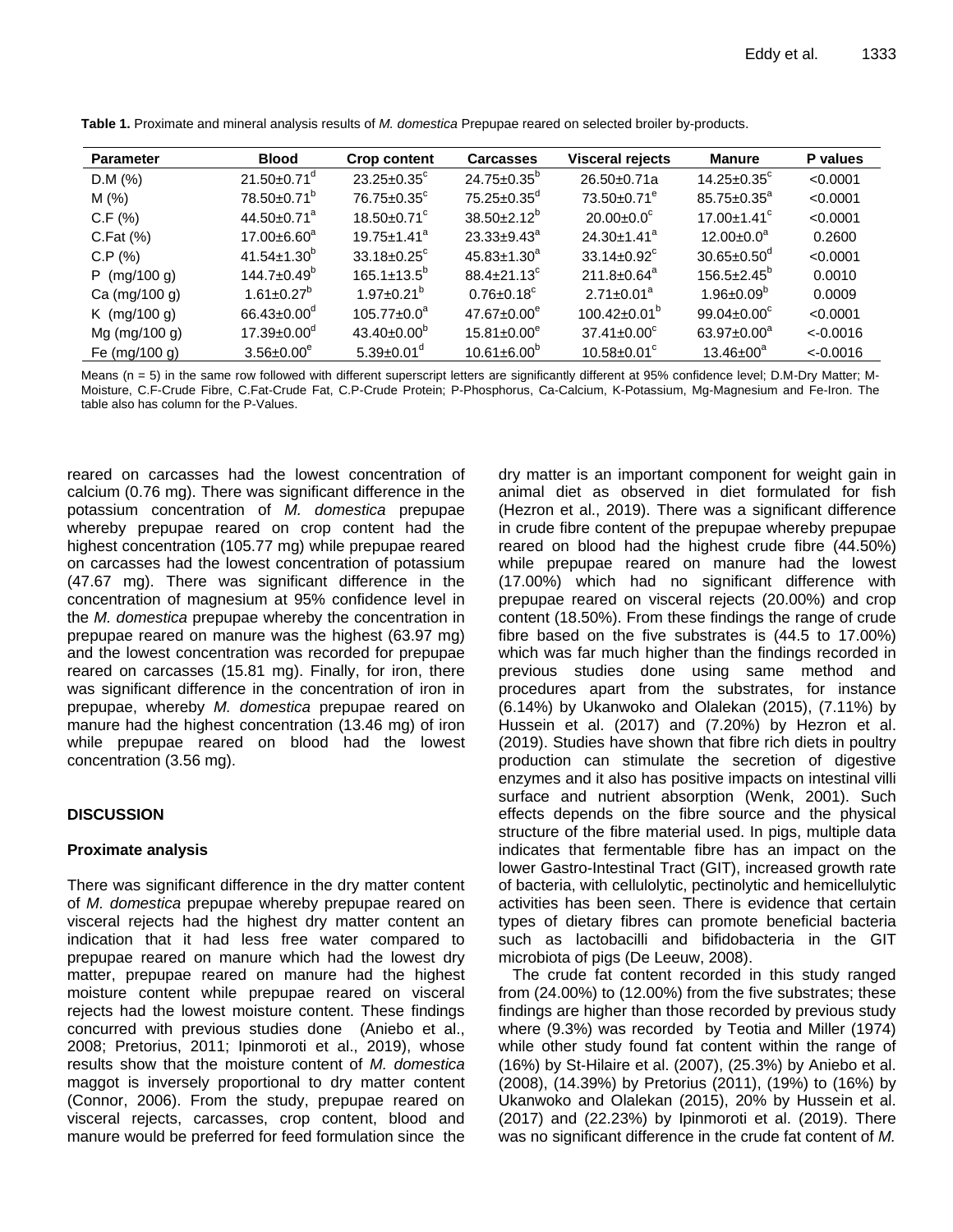*domestica* prepupae reared on all the five Broiler-by products with the following averages of prepupae detected fat; broiler blood (17.00%), broiler crop content (19.75%), carcasses (23.33%), visceral rejects (24.30%) and manure (12.00%), an indication that substrate type has no effect on prepupal fat concentration in *M. domestica.*

There was significant difference in the crude protein content of *M. domestica* prepupae whereby prepupae reared on carcasses had the highest crude protein (45.83%) while prepupae reared on manure had the lowest crude protein (30.65%) this gives the range of findings from the study. The crude protein content of the prepupae in the study was lower than those in previous studies (47.1%) by Aniebo et al. (2008), (60.38%) by Pretorius (2011), (60%) by Hussein et al. (2017). Such difference can be associated to the type of substrate used or the age of harvesting as Hezron et al. (2019) recorded that the concentration of crude protein varied with the time of harvesting whereby an extension of the harvesting day by two days resulted into a decline from (48.6%) to (46.7%) and finally to (44.6%) crude protein showing that the longer the prepupae reared on the same substrate takes to be harvested the lower the concentration of crude proteins. On the same note the crude protein content recorded among the prepupae reared on carcasses (45.83%) was not having much difference with those analyzed by Ipinmoroti et al. (2019) which was (47.45%). The crude protein content recorded in all the prepupae reared on the five broiler by-products as in Table 1, was higher compared to pig requirement which ranges between (18.5%) to (11%) (Fang et al., 2019; Zhou et al., 2019), that makes the prepupae reared on the five substrates ideal for formulating a complete pig feed, study on Genetically Improved Farmed Tilapia (GIFT), a strain of *Oreochromis niloticus* shows that it requires an optimum dietary protein of 34.53 to 38. 10% in Inland Saline Water (ISW) of 5 g/L (Singha et al., 2021) which is within the range of crude protein attained from the M. *domestica* prepupae reared on broiler by-products. In commercial poultry production, the crude protein differs depending on the class of poultry for instance peckin duck requires between (20.63%) to (23.25%) crude protein (Cho et al., 2020). For broiler, their feed is classified into two main categories broiler-starter which has a crude protein of (22-21%) and broiler-finisher with a crude protein of (19-18%) (Pretorius, 2011), all the findings are within the range of crude protein attained in the current study which is a positive sign that the prepupae are rich in protein and can be utilized in formulating a complete feed for fish, pigs and poultry. From this study, it is worth noting that the substrates used in rearing *M. domestica* had effects on the nutritional value, especially the moisture content, crude fibre, crude fat and crude proteins which are key components of any diet usually classified as macronutrients.

# **Mineral analysis**

Trace minerals play a critical role in the metabolic functions of livestock. These functions help support growth and development, immune function and the reproductive performance and supporting several enzymatic systems. Prepupae reared on visceral rejects had the highest concentration of phosphorus (211.77 mg), expressed as percentage would be 2.11% which is close to 2.40% recorded by Pretorius (2011) for *M. domestica* larvae while prepupae reared on carcasses had the lowest concentration (88.38 mg) expressed in percentage as (0.88%). These figures are higher than the percentage concentration of phosphorus in soya meal (0.735%) as recorded by Hussein et al. (2017) but lower than the concentration in fishmeal (3.13%). For correct bone development of broilers, there should be a balanced concentration of calcium and phosphorus in the ratio of about (2:1), expressed in weights as 6-6.5 g/Kg and 2-2.3 g/Kg (Matuszewski et al., 2020). Prepupae reared on visceral rejects had the highest concentration (2.71 mg) expressed in percentage as (0.027%) which is far much lower than (0.41%) recorded by Pretorius (2011) while prepupae reared on carcasses had the lowest concentration (0.76 mg) expressed in percentage as (0.0076%). The concentration of calcium in prepupae reared on visceral rejects is higher than (0.33%) of Soya meal (Hussein et al., 2017), but lower than the calcium concentration of prepupae reared on visceral. According to Hussein et al. (2017), fishmeal has calcium concentration of (5.55%) which is far much higher than the concentration of all the prepupae reared on the five substrates.

Prepupae reared on crop content had the highest concentration of potassium (105.77 mg) expressed in percentage as (1.05%) which is lower than (1.27%) recorded by Pretorius (2011) while prepupae reared on carcasses had the lowest concentration of potassium (47.67 mg) expressed in percentage as 0.48%. The concentration of potassium in soya meal (2.25%) as per (Hussein et al., 2017) was far much higher than that of fishmeal (0.71%) and all the prepupae reared on the five substrates in this study.

Prepupae reared on manure had the highest concentration of magnesium (63.97 mg) expressed in percentage as (0.64%) which was lower than (1.15%) recorded by Pretorius (2011) while prepupae reared on dead broiler had the lowest concentration (15.81%) expressed as (0.15%) which was far much lower than the findings recorded by Pretorius (2011) the findings compared to both soya meal and fish meal magnesium concentration of 0.3 and 0.71% respectively as recorded by Hussein et al. (2017). Prepupae reared on manure had the highest concentration (13.46 mg) expressed in percentage as (0.13%) as compared to 275 ppm as the Pretorius (2011) findings. On the same note prepupae reared on blood had the lowest concentration (3.56 mg),